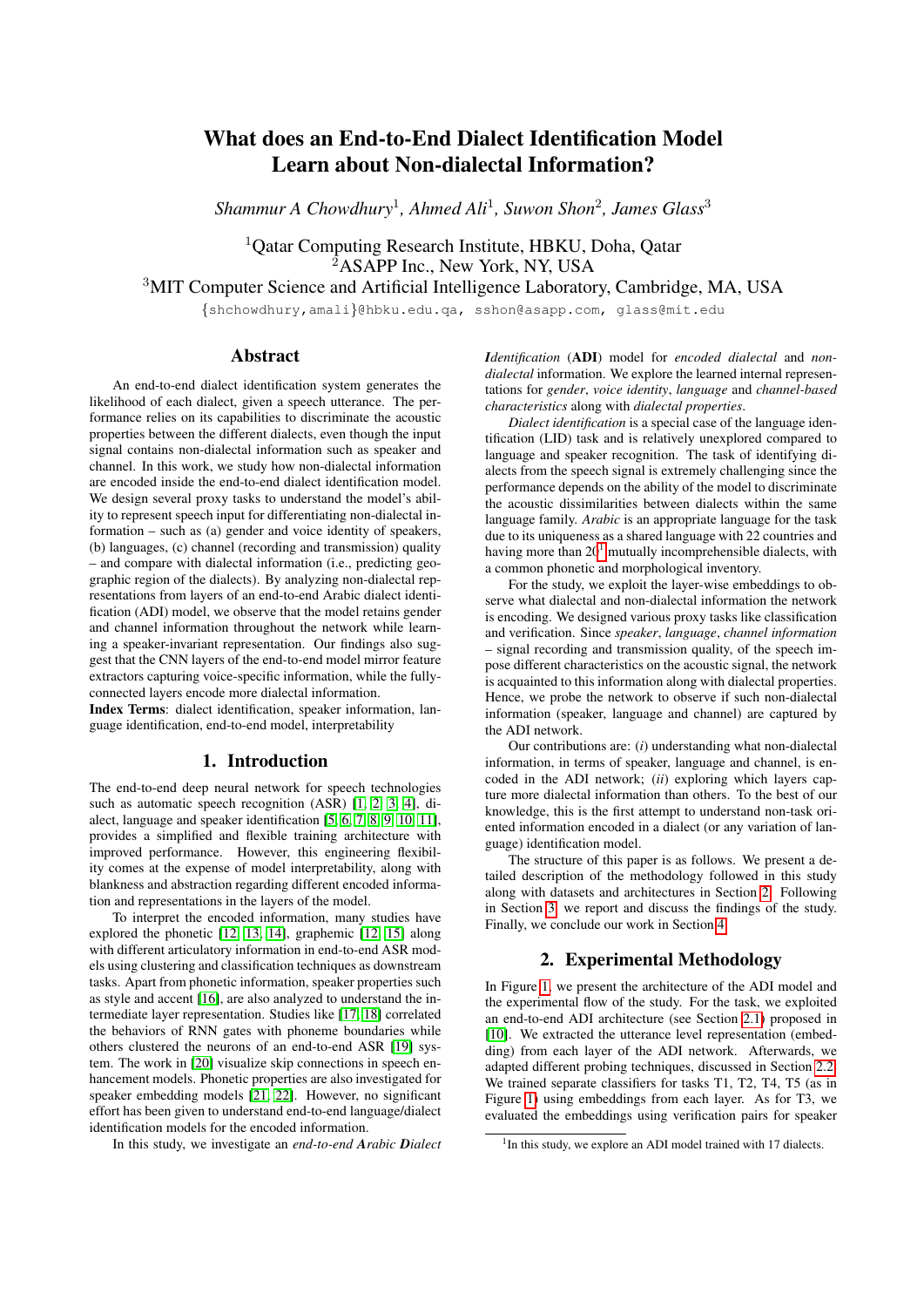<span id="page-1-0"></span>

Figure 1: *The experimental flow of the study. Figure [1\(](#page-1-0)a) presents the architecture of the Arabic end-to-end dialect identification (ADI) system used for the analysis. Figure [1\(](#page-1-0)b) presents the steps used to extract the embeddings from different layers, following the several proxy tasks used to probe the model for the encoded dialectal and non-dialectal information. T[1-5] are the task ids corresponding to the explored information. FC - fully-connected layer, CNN - convolution layer.*

identity (details in Section [2.2-](#page-1-2)T3).

#### <span id="page-1-1"></span>2.1. E2E Dialect Identification Model

We adopted the end-to-end system architecture proposed in [\[10\]](#page-4-9), trained using the 'Arabic Dialect Identification 17' (ADI17) dataset [\[23,](#page-4-22) [24\]](#page-4-23), referred to as the ADI-17 model.<sup>[2](#page-1-3)</sup>

As input to the model, we extracted a total of 40 coefficient MFCCs features from a spectrogram computed with a 25ms window and 10ms frame-rate from 16kHz audio. The architecture of the model includes four temporal convolution neural networks (1D-CNNs), followed by a global (statistical) pooling layer to aggregates the frame-level representations to utterance level representations.<sup>[3](#page-1-4)</sup> For the CNN layers, we used filter sizes of  $40 \times 5$ ,  $1000 \times 7$ ,  $1000 \times 1$ ,  $1000 \times 1$  with 1-2-1-1 strides and 1000-1000-1000-1500 filters respectively. This utterance level representation is then passed to two fully connected layers (hidden units: 1500 and 600). We used Rectified Linear Units (Re-LUs) as activation functions of the network.

To train the network, the stochastic gradient descent (SGD) optimizer with a learning rate of 0.001 is used. The overall performance of the trained ADI-17 model using official MGB-5 dialect test set [\[24\]](#page-4-23) are: accuracy - 82.0% and  $F_1$  - 82.7%.

### <span id="page-1-2"></span>2.2. Proxy Tasks

Given the extracted embeddings from each of 6 layers of ADI-17 model, we designed 5 proxy tasks, (total  $6 \times 4 = 24$  classification tasks and  $6 \times 1$  speaker verification task per language), to examine the ability of the system for encoding dialectal and non-dialectal information. We considered the following tasks for our study:

### T1 - Regional Dialect Classification (RD)

For regional dialect classification, we designed a simple feedforward neural network with a hidden layer of size 500 and a softmax output layer. The input of the network is the embedding extracted from each intermediate layer of the ADI-17 model. We trained the network for 100 epochs with a batch size of 128 and SGD optimizer with a learning rate of 0.01.

For training the model, we used the Arabic ADI-5 dataset

[arabic-dialect-identification](https://github.com/swshon/arabic-dialect-identification)

<span id="page-1-6"></span>

Figure 2: *Data distribution for Proxy classification tasks.*

[\[25\]](#page-4-24), which is composed of the following five dialects: Egyptian (EGY), Levantine (LAV), Gulf (GLF), North African Re-gion (NOR) and Modern Standard Arabic<sup>[4](#page-1-5)</sup> (MSA). The dataset contains satellite cable recording (SatQ) in the official training split and high-quality (HQ) broadcasts videos for development and test set. For the classification, we used the balanced train set to design the proxy task and tested using the test split. Details of the class distribution is reported in Figure [2\(](#page-1-6)a).

### T2 - Gender Classification (GC)

For gender classification, we trained a single layer feed-forward network (250 hidden units) with a softmax output layer, for 20 epochs using a batch size of 128 and SGD optimizer with a learning rate of 0.01.

For the task, we trained proxy classifiers using *VoxCleleb1* test [\[8\]](#page-4-7) (English) dataset. The VoxCeleb1 is a gender balanced dataset that includes videos of celebrities, from different ethnicities, accents, professions and ages, uploaded to YouTube. Detailed label distribution<sup>[5](#page-1-7)</sup> for the task is given in Figure [2\(](#page-1-6)b).

### T3 - Speaker Verification (SV)

For voice identity verification, we performed a 'generic speaker verification' using pairs of input signals and verifying if they are

<span id="page-1-3"></span><sup>2</sup>[https://github.com/swshon/](https://github.com/swshon/arabic-dialect-identification)

<span id="page-1-4"></span><sup>&</sup>lt;sup>3</sup>We followed similar approach to extract utterance level representation from the first 3 CNN layers for our study (see Figure [1\)](#page-1-0).

<span id="page-1-7"></span><span id="page-1-5"></span><sup>4</sup>For the classification, we ignored the instances labelled as MSA. <sup>5</sup>with no overlapping speakers in train-test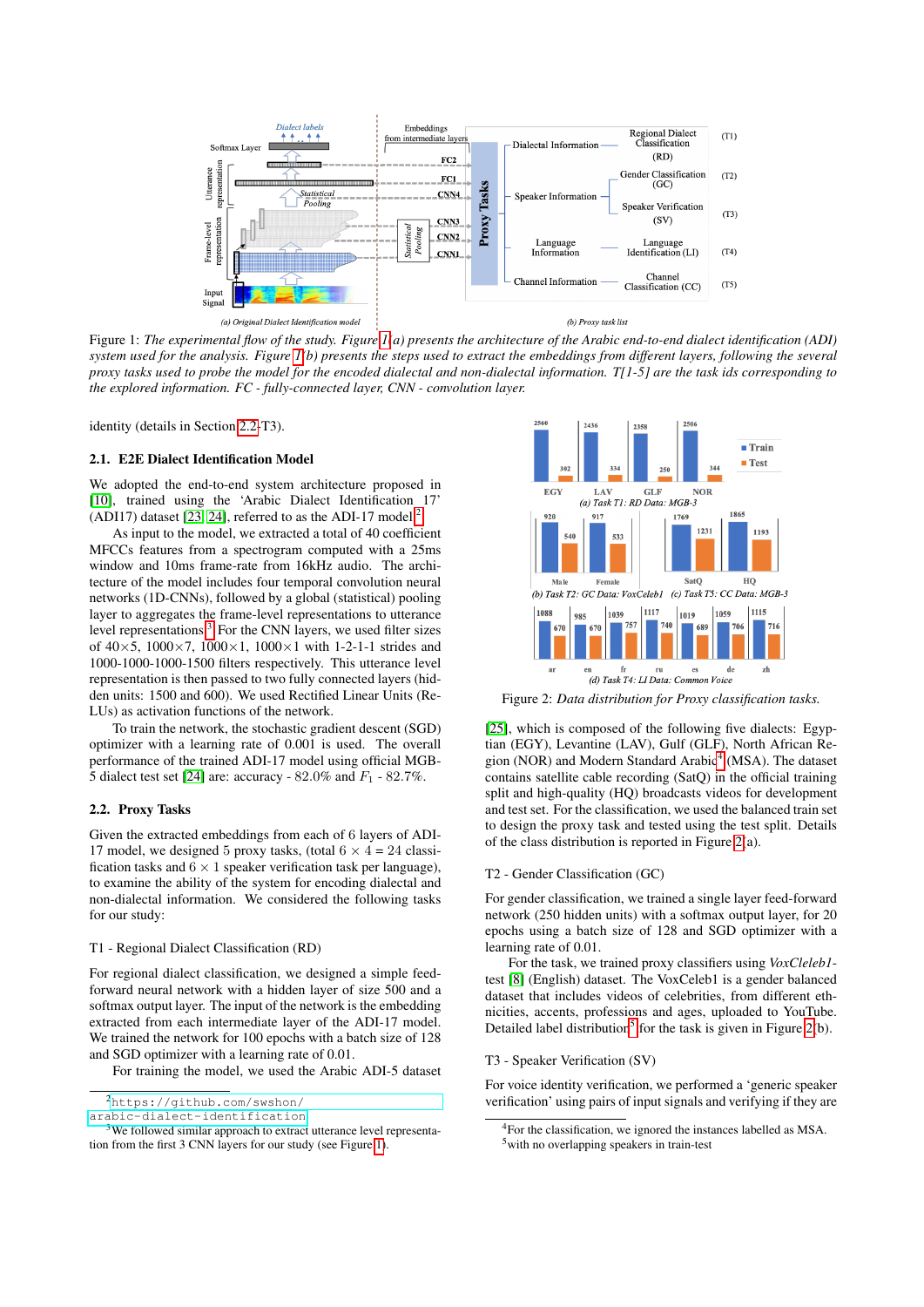from the same speaker or not. We extracted length normalized embeddings from each layer of the ADI-17 model and computed the cosine similarity between pairs. We constructed these verification pair trials by randomly picking up utterance pairs from speakers with the same gender, maintaining a balanced distribution between positive and negative targets.

We used a multi-lingual subset of the *Common Voice* dataset [\[26\]](#page-4-25) and the *Voxceleb1* official verification test set (Voxceleb1-tst)[6](#page-2-1) [\[8\]](#page-4-7). The *Common Voice corpus* contains more than 2,500 hours of speech data from  $\approx 39$  languages<sup>[7](#page-2-2)</sup>, collected and validated via a crowdsourcing approach. This is one of the largest multilingual datasets available for speech research, recorded using a website or an iPhone application available from the Common Voice project.

We performed speaker verification using three out-ofdomain languages including English (en) – from the Voxceleb1- tst, and a subset<sup>[8](#page-2-3)</sup> from the Common Voice – Russian (ru) and Chinese (zh) datasets. Details of the the verification pairs is given in Table [2.](#page-3-1)

For performance comparison, we also evaluate these datasets using a task-specific model designed to recognize speakers. The Speaker Recognition (SR) model, adapted from [\[22\]](#page-4-21), is trained using the Voxceleb1 development set (containing 1211 speakers and  $\approx 147K$  utterances), using the same architecture and the parameters mentioned in Section [2.1.](#page-1-1) We then performed speaker verification, using the embedding from the last intermediate layer (second fully-connected layer, FC2) of the SR model.

### T4 - Language Identification (LI)

For the language identification task, we designed classifiers (using a similar architecture mentioned in T2:GC) for discriminating between the 7 languages selected from the Common Voice dataset. The language subset used for this study includes – Arabic (ar), English (en), Spanish (es), German (de), French (fr), Russian (ru) and Chinese (zh). The distribution of the datasets for training and testing the classifiers are shown in Figure [2\(](#page-1-6)d).

#### T5 - Channel Classification (CC)

For measuring the ability of the ADI-17 to capture information regarding transmission and signal recording quality, we designed binary classifiers from the network layers. Using a similar architecture as mentioned in T2:GC, the classifier output labels indicating the input signal quality as Satellite recording (SatQ) *vs* High quality archived videos (HQ).

For this task, we combined ADI-5 train (includes SatQ), dev (HQ) and test (HQ) set and randomly picked balanced samples from each class. These selected samples are then divided into train-test using 60-40% split for the experiment. Distribution of the dataset is given in Figure [2\(](#page-1-6)c).

### 2.3. Evaluation Measures

To asses the performance of classification tasks (T1:RD, T2:GC, T4:LI and T5:CC), we reported macro F-measure – where the result is calculated by averaging the performance on each label. As for the speaker verification (T3:SV), we report Equal Error Rate (EER) – measuring the value at which the false-reject (miss) rate equals the false-accept (false-alarm) rate.

<span id="page-2-2"></span><span id="page-2-1"></span><sup>6</sup>In this case we used the official verification pairs to evaluate. 7 last accessed: April 10, 2020

### 3. Results and Discussions

<span id="page-2-0"></span>In this Section, we report our findings for the proxy tasks mentioned in Section [2.2.](#page-1-2) The performance of the proxy tasks used to probe the intermediate layer representations of ADI-17 models are presented in Table [1](#page-3-2) and Table [2.](#page-3-1)

### T1 - Encoding Regional Dialect Information

For the regional dialect classification task, the performance (as shown in Table [1\)](#page-3-2) across the intermediate layer indicates that the dialectal information is encoded in the fully-connected layers rather than in temporal CNNs. Similar performance is observed using the FC1 layer compared to the performance of  $F_1 = 58.66\%$  from the output layer of ADI-17 model.

### T2 - Encoding Speaker Gender Information

The performance of the gender classifier suggests that the model is encoding gender information of the speaker throughout the network.[9](#page-2-4) The innateness of this information is reflected by the high performance of lower-level CNNs, as given in Table [1.](#page-3-2)

### T3 - Encoding Voice Identity of Speakers

The EER for the speaker verification task is presented in Table [2.](#page-3-1) The homogeneity pattern of the task performance suggests that the ADI-17 network is not able to distinguish vocal information across the different layers. However, a slight improvement is observed only after the CNN4 layer for all the test data. This observation can be hypothesised as the network capturing language features instead of speaker information.

To gain better insight of the ideal performance expected from a model that captures speaker voice identity, we simultaneously reported results for the test sets using a speaker recognition (*SR*) model, trained using Voxceleb1-dev dataset with similar architecture as ADI-17 (model refereed as *SR* in Tabl[e2\)](#page-3-1).

The overall result indicates that the trained *SR* has the ability to capture language-independent speaker information. Our finding suggests that the ADI model refrains from capturing speaker voice identity. The hypothesis is that the CNNs is capturing some vocal features which are then encoded in FC1 layer giving a slight improved EER. To verify, we designed our next proxy task as a language recognition problem (T4:LI).

<span id="page-2-5"></span>

Figure 3: *Reported class-based F-measure for the language identification proxy task (T4:LI). The class-labes are languages including: ar-Arabic, en-English, fr-French, de-German, ru-Russian, es-Spanish and zh-Chinese.*

<span id="page-2-3"></span><sup>8</sup>Randomly selected ≈4 hours from each language

<span id="page-2-4"></span><sup>&</sup>lt;sup>9</sup>A similar pattern is observed when experimented with ADI-5 data. For brevity, we are not reporting the results of the experiment.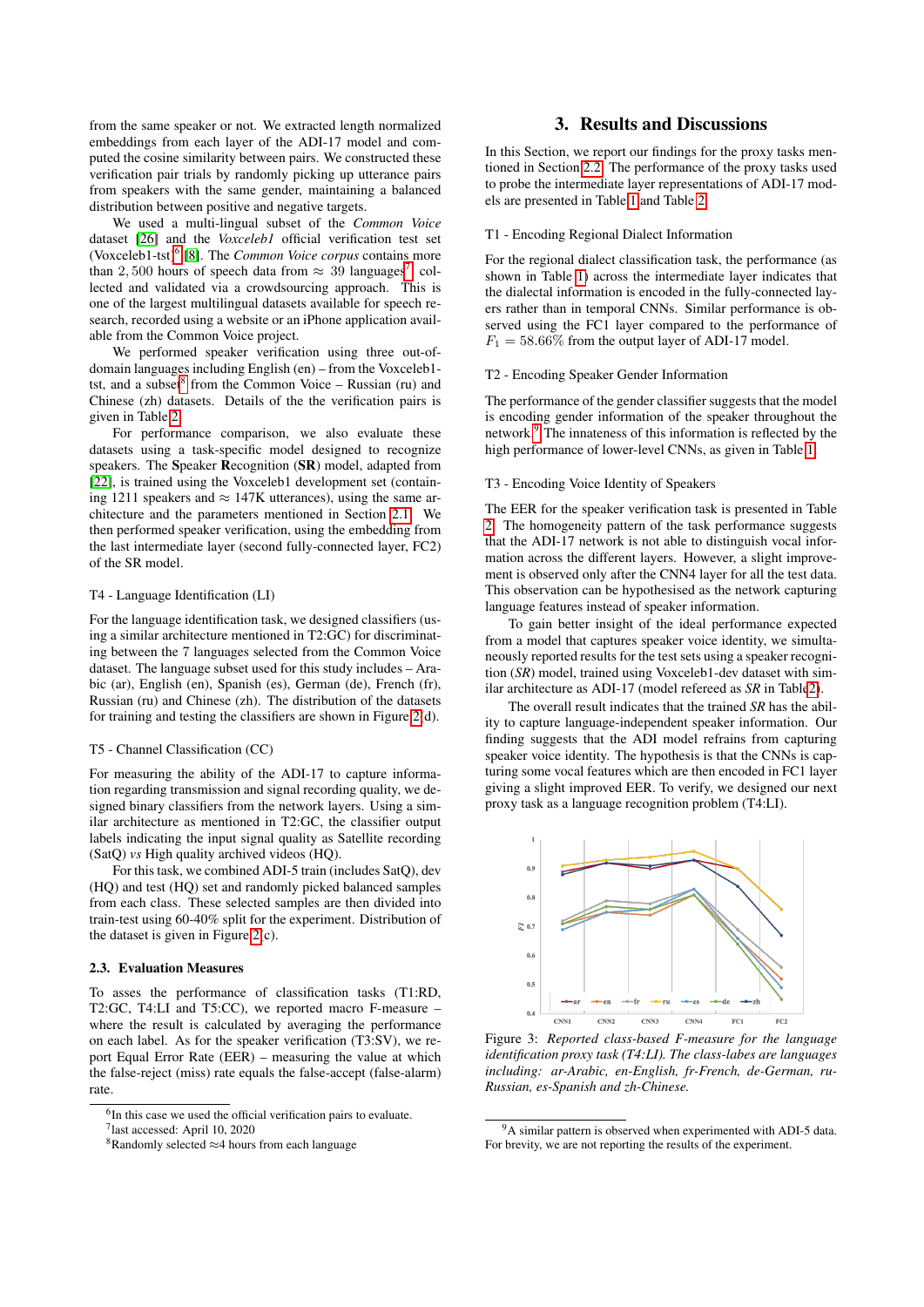<span id="page-3-2"></span>Table 1: *Reported macro F-measure for proxy tasks T1, T2, T4 and T5. \*For the classification, we ignored the instances labelled as MSA from the data, hence using 4 labels of dialects rather than 5.*

| <b>Proxy Tasks</b> | <b>Dataset Used</b> | CNN1 | CNN <sub>2</sub> | CNN <sub>3</sub> | CNN4 | FC1  | FC2  | #. class labels |
|--------------------|---------------------|------|------------------|------------------|------|------|------|-----------------|
| $T$ : RD           | $MGB-3$             | 0.12 | 0.12             | 0.12             | 0.20 | 0.58 | 0.55 | 4*              |
| T2:GC              | Voxceleb1-tst       | 0.96 | 0.97             | 0.98             | 0.99 | 0.99 | 0.99 |                 |
| <i>T4: LI</i>      | Common Voice        | 0.79 | 0.83             | 0.83             | 0.87 | 0.76 | 0.60 |                 |
| T5:CC              | MGB-3               | 0.88 | 0.90             | 0.89             | 0.92 | 0.90 | 0.88 |                 |

<span id="page-3-1"></span>Table 2: *Reported EER for proxy task T3: Speaker Verification (SV). Positive (+) represents percentage of pairs from the same speakers. Both positive and negative pairs are extracted from same gender speakers. Lang. is Language of the dataset.*

| Models $\rightarrow$ | $ADI-17$       |       |             |                  |       |       | SR    |       |      |
|----------------------|----------------|-------|-------------|------------------|-------|-------|-------|-------|------|
| <b>Dataset Used</b>  | Speakers $(+)$ | Lang. | <b>CNN1</b> | CNN <sub>2</sub> | CNN3  | CNN4  | FC1   | FC2   | FC2  |
| Voxceleb1-tst        | $40(50\%)$     | en    | 29.89       | 27.47            | 27.91 | 26.74 | 22.27 | 26.02 | 6.81 |
| Common               | 28 (55.3%)     | ru    | 18.64       | 18.56            | 17.58 | 17.40 | 13.47 | 17.04 | 4.05 |
| Voice                | $69(48.9\%)$   | zh    | 16.17       | .5.47            | 14.39 | 14.04 | 13.55 | 5.63  | 5.47 |

#### T4 - Encoding Language Information

To access the ability of the ADI-17 model to encode vocal features capturing language information, we designed multi-class classifiers with 7 languages as class-labels. The overall performance of the proxy models are reported in Table [1.](#page-3-2) Our result suggests that the utterance-level embedding from CNN4 captures the language representation better for the classification task yielding the best performance. Further analysis of class wise performance (in Figure [3\)](#page-2-5) showed a similar pattern with CNN4 giving best  $F_1$  for all the classes. Moreover, when analyzing the confusion matrix, we observe that the proxy classifier successfully discriminates between Russian, Arabic and Chinese, while a confusion of  $\approx 12 - 14\%$  is shown between the languages – English, German, French and Spanish. This observation aligns with our hypothesis in *T3:SV*, suggesting that the CNNs act as feature extractors of vocal tract information that provide a better representation for the language identification task.

### T5 - Encoding Channel Information

The performance of input channel classification is reported in Table [1.](#page-3-2) These high and homogeneous performances of the proxy classification tasks suggest that channel information is highly embedded across the layers of ADI-17 model. Thus influencing the network performance based on the channel quality of the input signal. Implicating the importance of training dialect identification models with datasets from different channels for model generalization.

#### Key Observations

Using utterance-level embeddings, we observed that the representations from higher intermediate layers (FCs) contain significantly more dialectal information than lower CNN layers. This indicates the ability of the FC-layers to learn task-oriented information compared to the CNNs.

Probing the network for non-dialectal speaker information indicates that the model captures gender information throughout the network without any language dependency. However, the same model refrains from encoding knowledge to distinguish the voice identity of speakers.

When investigated for encoded language information, we observed that the embeddings from CNN layers (specifically CNN4) significantly outperforms all other network layers. We

noticed a gradual decline in performance when FC layers' embedding is used. This observation is contrary to the pattern observed when probing the network for dialectal information. Thus indicating the importance of FCs for learning dialectal information and CNNs for capturing general vocal features that can be used to discriminate between the languages.

As for the network encoding channel information, we noticed that the classification performance is highest using CNN4 embedding and then decreases slowly in the succeeding layers, with a drop of almost 2-4% when the FC2 layers are reached. This indicates that the channel information is encoded in the model however is less representative in the FC2 layer.

The findings from T1:RD, T3:SV, T4:LI and T5:CC infer that the CNN layers are capturing vocal features and imitate a feature extractor of the acoustic model, whereas the FC layer acts a dialect classifier. Thus showing that the higher layers encode very task-specific features, which aligned with the findings of neural networks interpretability (e.g. [\[27\]](#page-4-26)) studies.

# 4. Conclusion

<span id="page-3-0"></span>In this study, we analyzed an end-to-end Arabic dialect identification system for both dialectal and non-dialectal encoded information. To investigate the intermediate representation, we adopted several proxy tasks using multi-lingual datasets.

From our experimental results, we observe that *speaker gender information is embedded* throughout the network. A *similar pattern* is observed for *channel information*. Unlike gender information, speaker verification tasks shows the network is *learning speaker-invariant representations*. From the language identification task, we observe that the CNN layers of the network performed significantly well, in contrast to the regional dialect classification task where FCs outperform the CNNs. This suggests that *CNNs are better in capturing vocal representation* thus performing better at non-dialectal tasks, whereas *FCs encode more dialectal information*.

To the best of our knowledge, this is the first attempt to investigate non-task oriented information in a dialect (or language) identification model. Some non-dialectal information such as 'channel' information can be discarded using better task design and data source variation. However, in future we plan to explore if having channel information can aid in model generalization. In addition, we also plan to extend our analysis to other E2E models.